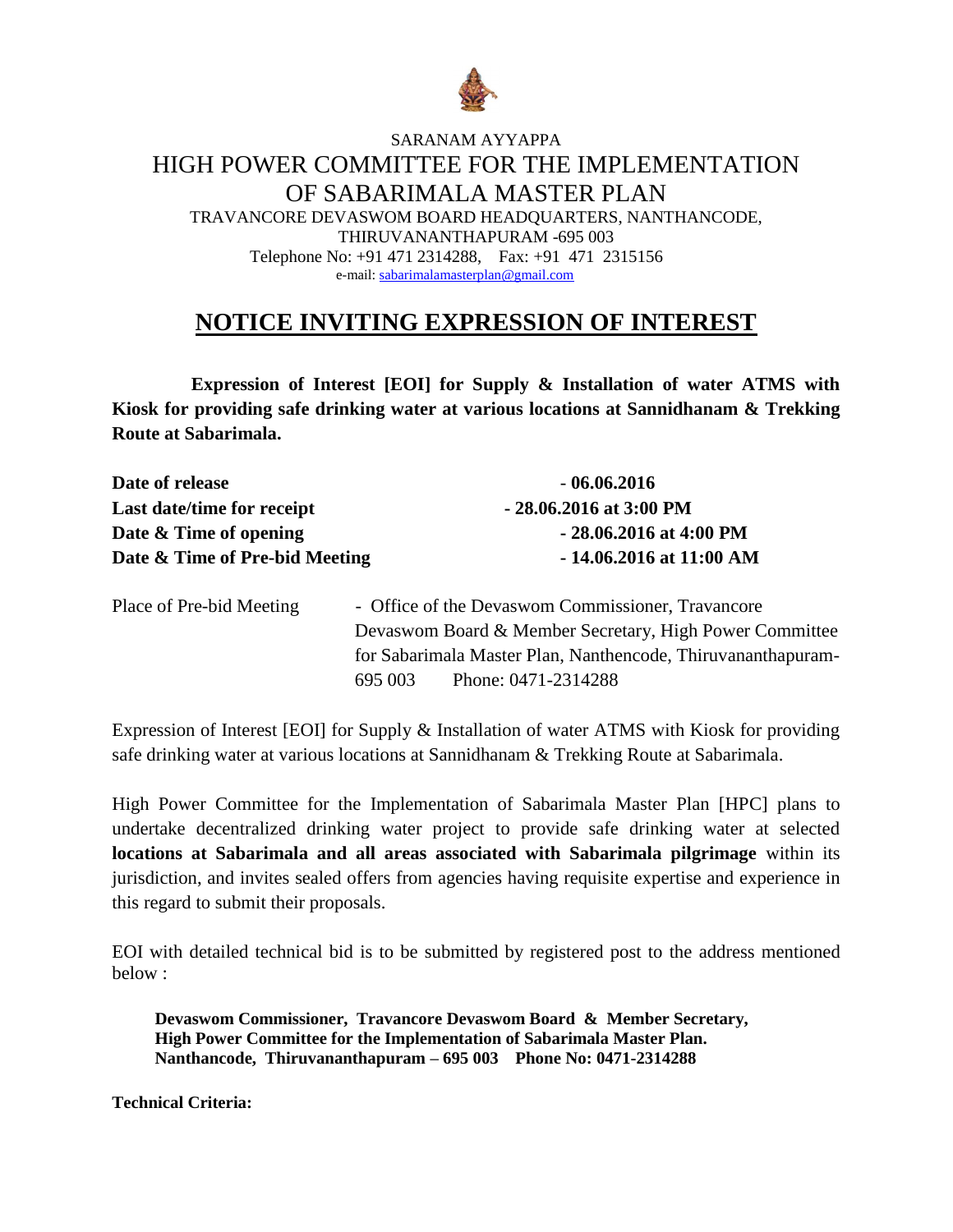- Bidder has to comply fully with the Technical Specification (Section C) as provided in the Tender Document. Conditional bid will be summarily rejected.
- The Bidder should have credential in the field of Water ATM / Water Treatment Plant , in a public project with a foot print of 1500 people per day preferably installed in India and it should be working for at least 12 (Twelve) Months. Water Quality Test Reports should be submitted.
- The Bidder should also submit along with the technical bid a detailed descriptive write up on the system / plant that they propose to supply keeping in consideration the specification mentioned in the Scope of Work (Section B), in a format as prescribed in – Section D.
	- Experience in Water ATM is **preferable**.

#### • **Financial Criteria**

- The bidder should have credential in the field of Water ATM / Water Treatment Plant fulfilling the following criteria.
	- Intending tenderers should produce credentials of a similar nature of completed work of the minimum value of 40% of the estimated amount put to tender during last (five) years prior to the date of issue of the tender notice; or,
	- Intending tenderers should produce credentials of 2(two) similar nature of completed work, each of the minimum value of 30% of the estimated amount put to tender during last 5(five) years prior to the date of issue of the tender notice; or,
	- Intending tenderers should produce credentials of one single running work of similar nature which has been completed to the extent of 80% or more and value of which is not less than the desired value at (a) above:

Name and address of the EOI Inviting Authority

*Devaswom Commissioner, Travancore Devaswom Board & Member Secretary, High Power Committee for the Implementation of Sabarimala Master Plan. Nanthancode, Thiruvananthapuram – 695 003 Phone No: 0471-2314288*

The proposals may be submitted as detailed below:

#### **i) Details required from the bidders**

One common document shall be submitted for all the proposed pilot projects.

- 1. Organizational background:
	- a. History of organization and main areas of work
	- b. Profiles of key personnel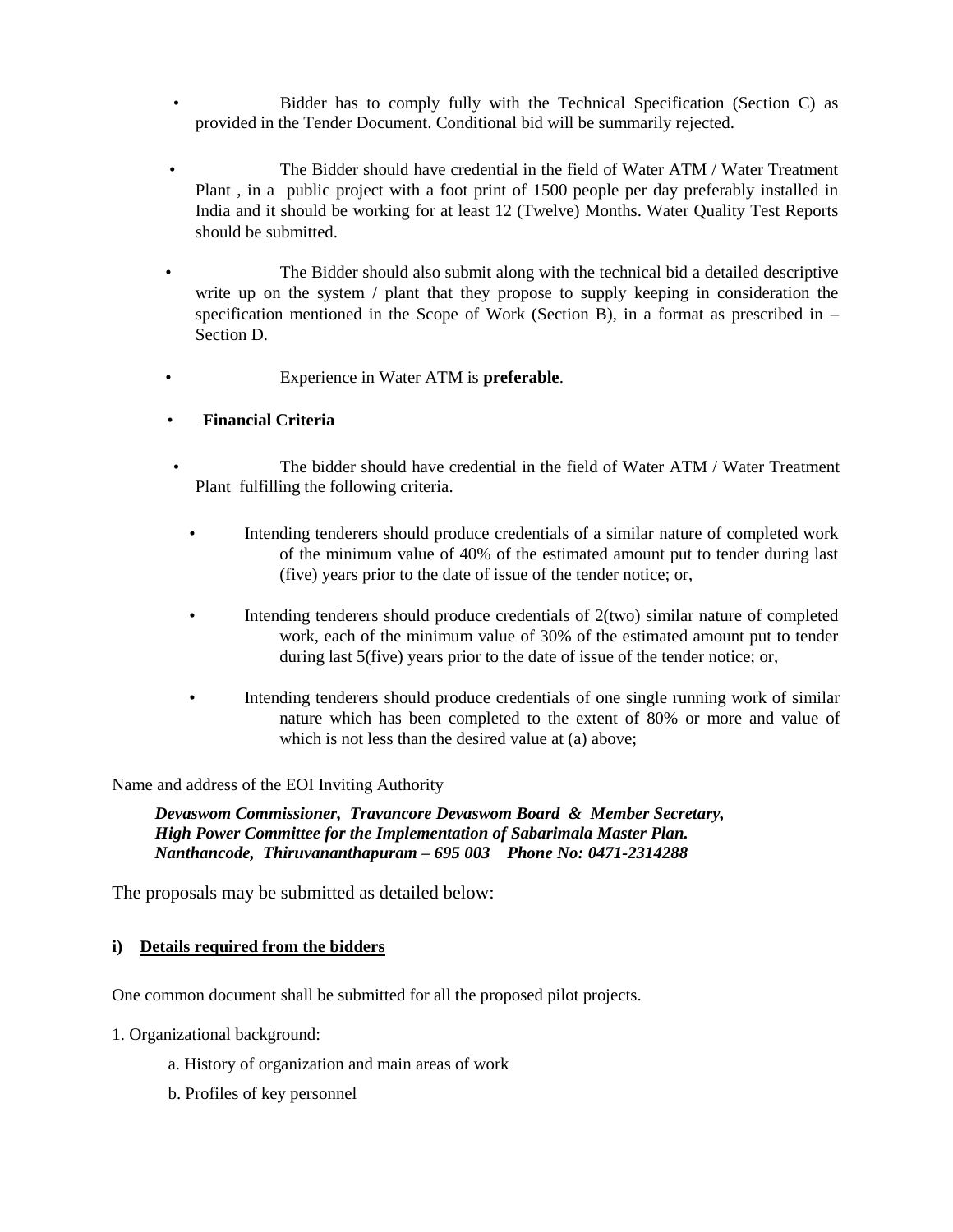- c. Profiles of members on the board
- 2. Credentials of organization for proposed project:
	- a. Outline key skills relevant to setting up decentralized water plants in low income communities
	- b. Prior experience in running decentralized water plants of capacity equal or greater than 500 LPH
		- i. No of years of experience in running decentralized drinking water plants
		- ii. Total no of plants set up (rural and urban)
		- iii. No of plants set up in the last 2 years.
	- c. Prior experience working in the water/sanitation sector in low-income communities, either by providing decentralized drinking water or by providing household water/sanitation connections

i. No of years of experience working in the water/sanitation sector in low-income communities

ii. No of households reached through decentralized drinking water plants or no of households provided water/sanitation connections.

For  $(b)$ & $(c)$  here produce performance certificate from the district administration.

- d. Please provide a profile of one or more of your plant installations (in rural, semi-urban or urban areas) that you would like to highlight. Please bring out the following in this profile:
	- i. Location and slum population
	- ii. Months the plant been operational
	- iii. Plant capacity and technology used
	- iv. TDS levels of input water, product water and wastewater
	- v. Wastewater management technique
	- vi. Average sales/day
	- vii. Filtration fee charged to users (p/L)
	- viii. Role/s of your organization/s (e.g., financing, operating, maintenance, etc.)
	- ix. If any other partners were involved, describe their roles
	- x. Anything else about the plant you would like to highlight
- 3. Technical Solution and Requirements for Physical Resources [Separate section for **Type A and B** installations]
	- a. Overview of purification technology
	- b. Plant capacity (LPH)
	- c. Storage tank capacity used (L)
	- d. Detailed maintenance requirements for individual components (including frequency and cost of replacement)
	- e. Water usage efficiency (%)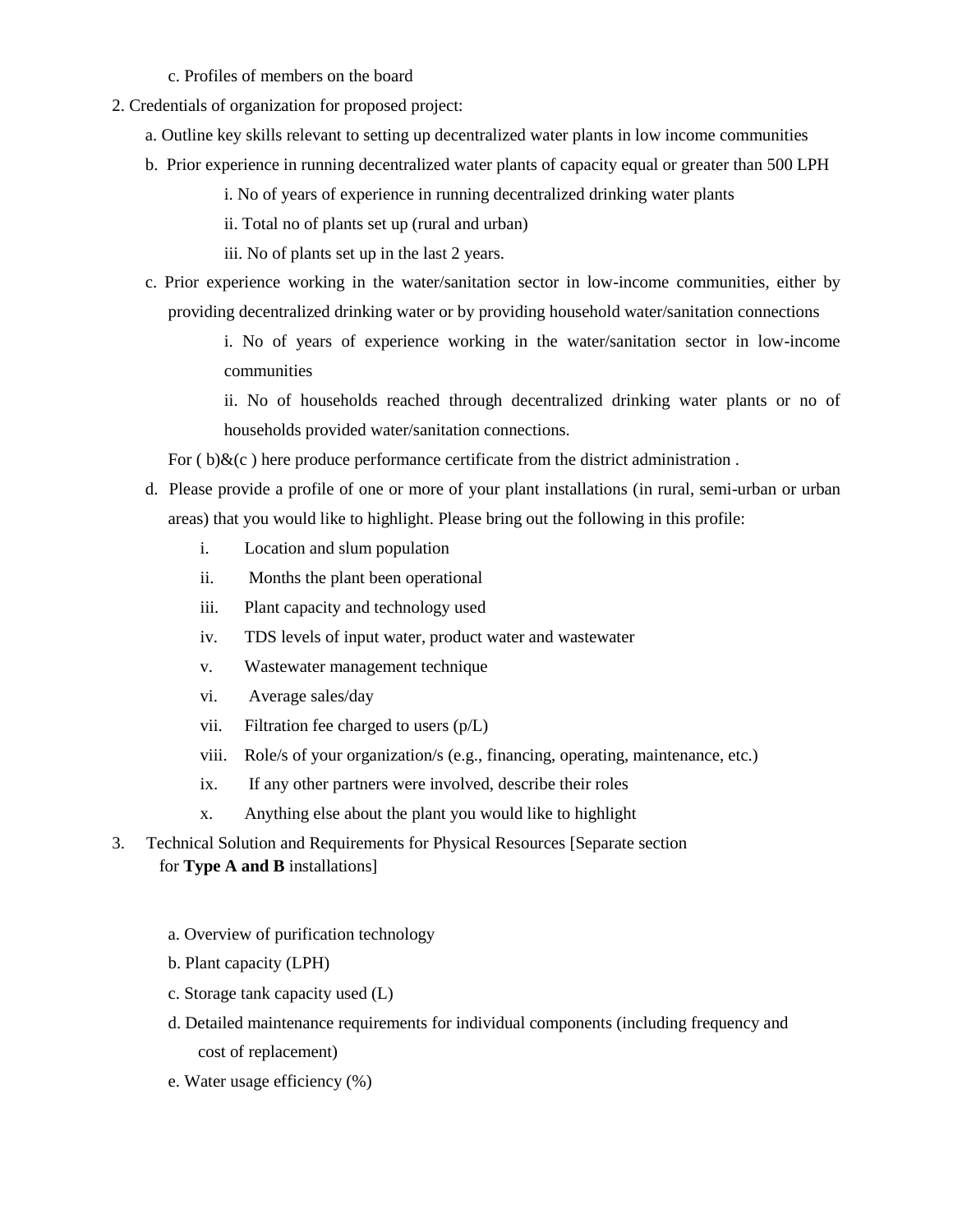- f. Land required (sq ft) for purification plant and Water Dispensing Units/ Access Points
- g. Type of electricity connection required (1/3 phase)
- 4. Overview of Operating Roles and Responsibilities (please cover all aspects, like plant provision, day-to-day operations, awareness creation/demand generation etc)
	- a. Lead/your organization
	- b. Other organizations involved in the project
- 5. Overview of Financial Structure and Roles (please cover all aspects, like amount and provision of upfront capital, plant ownership, right to revenues etc)
	- a. Lead/your organization
	- b. Other organizations involved in the project
- 6. Suggested Approach to Distribution
- 7. Suggested Approach to Social Marketing (where applicable)
	- a. Social Marketing Strategy (individual conversations, group activities, distribution of pamphlets etc)
	- b. Proportion of people to be targeted who visit sabarimala
	- c. Frequency of interactions/social marketing efforts
- 8. Brief suggested approaches to manage wastewater (given that the site has no drainage system)
	- a. Amount and quality (including TDS level) of wastewater produced daily
	- b. How would waste water be managed?
- 9. Approach to Plant Maintenance and Quality Control (including vendor plans if outsourced)
- 10. Measures to provide adequate governance
	- a. Methods to ensure governance (surprise visits, water quality testing, maintain sales logs etc)
- 11. Indicative Project timelines
- 12. Other features about the product/technology/your organization that you would like to highlight

## **l) Evaluation Procedure**

The proposals shall be evaluated by an Evaluation Committee, to be constituted for the purpose. The evaluation shall be a 3-step process as outlined below:

Step-1: Assessment of capacity and experience on the basis of documentary evidence submitted

| rameter | Marks | aximiim<br>Marks<br>$\bf W$ |
|---------|-------|-----------------------------|
|         |       |                             |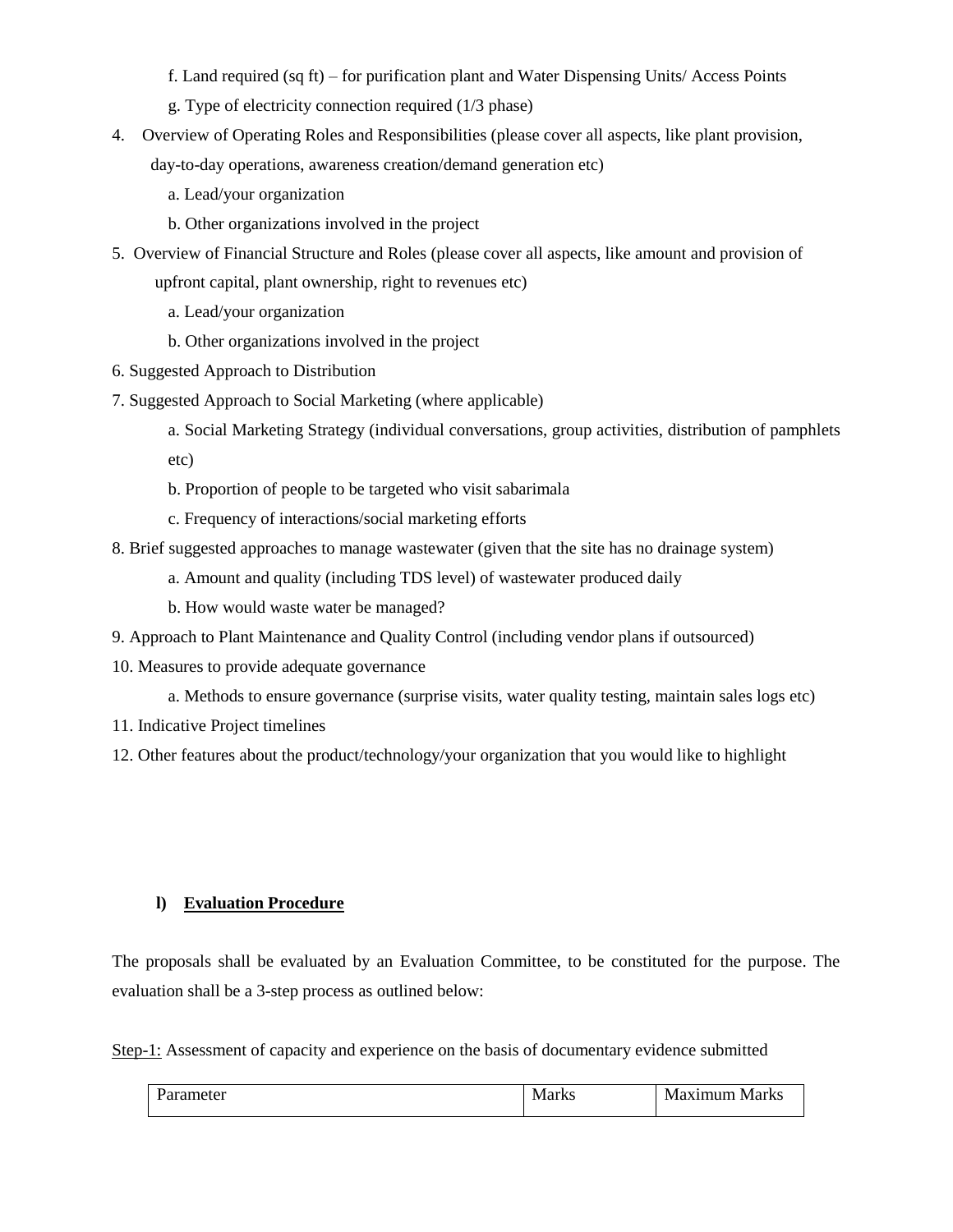| A: Experience of Agency in Field of Safe Drinking Water             |       |    |  |  |
|---------------------------------------------------------------------|-------|----|--|--|
| Less than 3 years of experience                                     | 5     |    |  |  |
| 3-5 years of experience                                             | 10    | 15 |  |  |
| More than 5 years of experience                                     | 15    |    |  |  |
| B: Number of Installations being managed on the date of application |       |    |  |  |
| 21-50 Installations                                                 |       |    |  |  |
| 51-100                                                              | 10    | 15 |  |  |
| More than 100                                                       | 15    |    |  |  |
|                                                                     | Total | 30 |  |  |

#### Step-2: Assessment of Presentation

Bidders scoring 20 marks or above shall be invited to make a presentation before the selection committee explaining the methodology proposed for implementing the assignment.

Each presentation shall be assigned a score on a scale of 0-70 where the committee shall score the projects on the following parameters:

| Parameter                                                              | Marks        | <b>Max. Marks</b> |
|------------------------------------------------------------------------|--------------|-------------------|
| C: Technology of Purification                                          |              |                   |
| Removes both bacterial and ionic impurities                            | 10           | 20                |
| Active regular monitoring mechanism                                    | 10           |                   |
| D: Technology of Water Dispensing Unit                                 |              |                   |
| <b>Energy Efficiency</b>                                               | 15           |                   |
| Ability to ensure price control and usage pattern tracking             | 10           | 40                |
| Ability to display quality to the customer at the point of             | 15           |                   |
| dispensing                                                             |              |                   |
| E: Previous experience of installing community drinking water projects | 10           |                   |
| with Government entities                                               |              |                   |
|                                                                        | <b>Total</b> | 70                |

The final result shall be decided on the basis of total marks, i.e. marks assigned to the technical proposal plus the marks assigned after the presentation.

#### **Condition of Installations: Public Places**

- The agency should complete all the installations within 30 days of handing over the site and be responsible for the daily operation and maintenance of the project for tenure of 5 years.
- The agency will be required to install one water dispensing unit/ kiosk integrated with purification and chilling functionality at each such location. The unit so installed can either be manned or unmanned.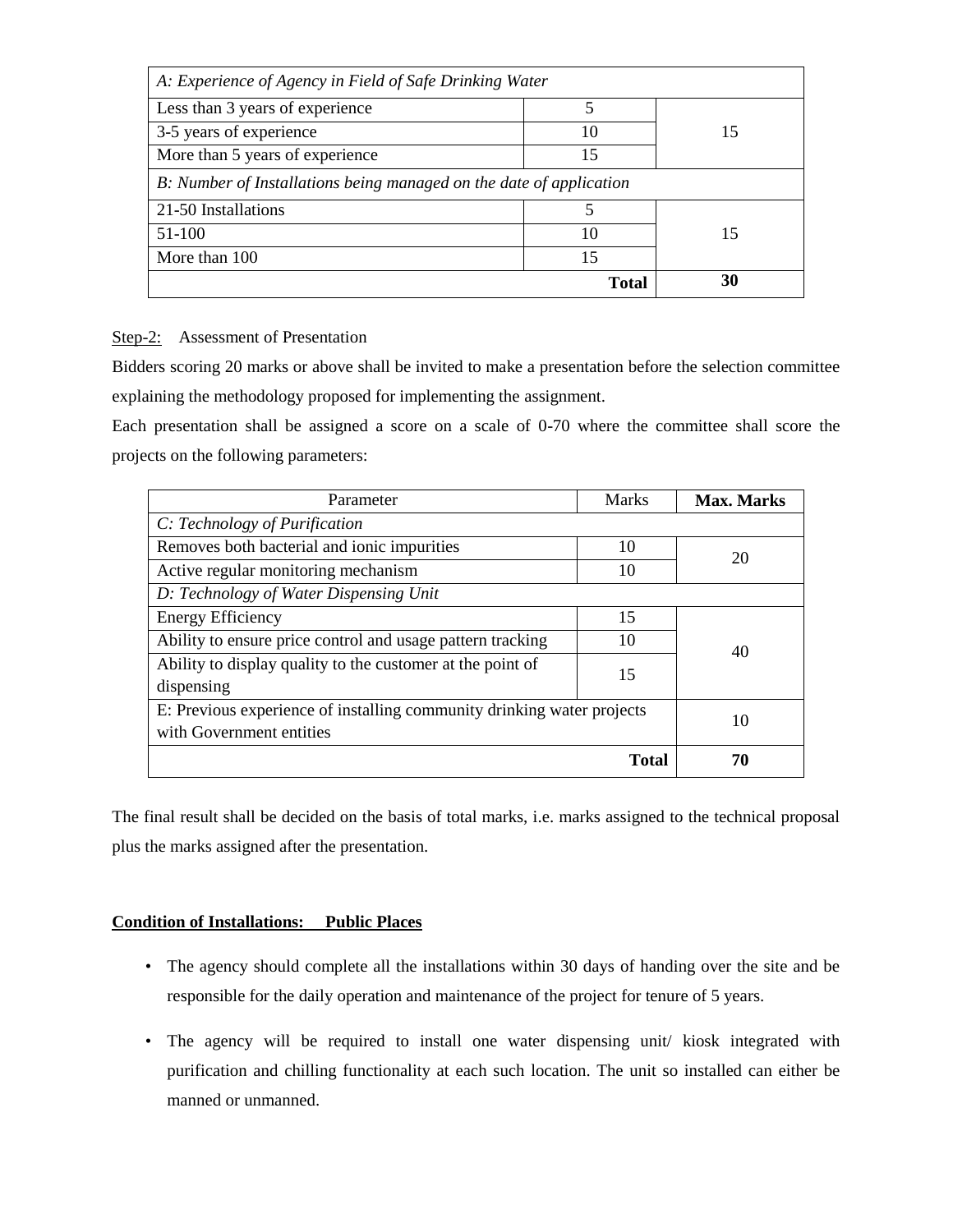- HPC shall provide 30-40 sq.ft. of space for setting up each such integrated unit. Any site related expenditure related to machine installation shall be borne by the agency.
- The integrated unit shall have an aesthetic appeal to the temple architecture of Sabarimla and preferably be enclosed to prevent deliberate/ accidental contamination of water.
- The integrated unit must have an in-built capacity to monitor the vital parameters of the equipments and capture the amount of water sold on a daily basis.
- The integrated unit shall have capability to operate independent of the power grid.
- HPC shall provide provision for raw water connection at the site of installation. The purification technology used by the agency must ensure that product water adheres to IS:10500 quality standards. The integrated unit shall have capability to disable/ stop dispensing if the quality of water does not meet IS: 10500 standards.
- The agency will be required to indicate the methodology to collect  $O & M$  fee.
- The integrated unit shall be capable of dispensing any quantity of drinking water ranging from 1000 LPH at once. However, to avoid after-markets there should be some mechanism for controlling excessive usage by the same individual.
- The agency should maintain daily logs of sale through all the installations and submit weekly reports to HPC on or before Tuesday every week (or Wednesday if Tuesday is a bank holiday).
- Once every three months, the operating agency would conduct output water quality tests covering all BIS: 10500 parameters. This would be submitted to the HPC.
- If the agency does not fulfil the terms of the final agreement with HPC, then HPC can revoke the right to operate the drinking water installation.
- Management of waste water, if any generated, is the sole responsibility of the agency.
- Cleanliness of the installation site is the sole responsibility of the agency.
- The agency will be required to set up a toll free help line number to cater to customer complaints.
- The agency will be required to mention clearly the user fee chargeable to the customer at the plant installation site.

## **c) Key Conditions for the Water Dispensing Units**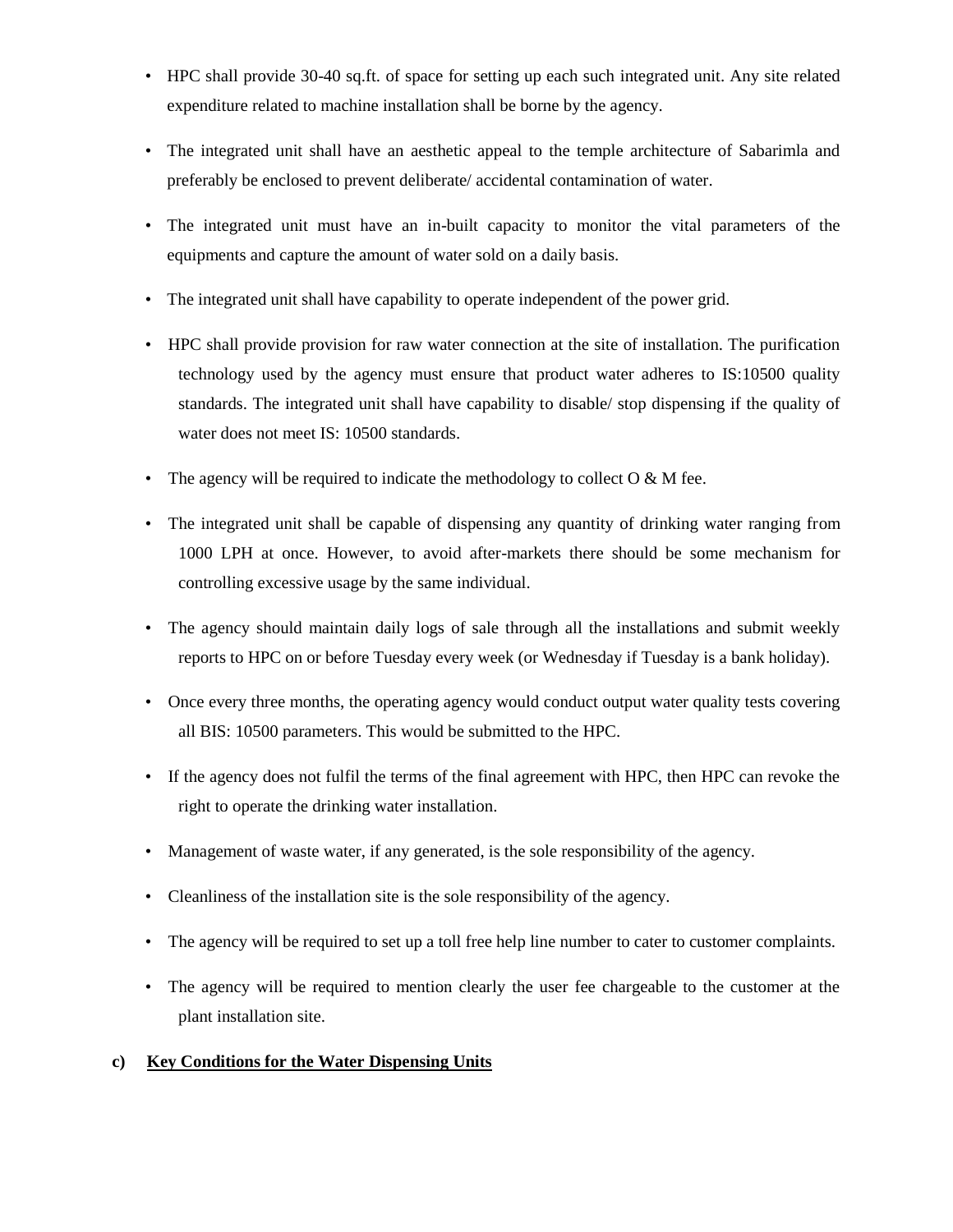If the agency opts to create provision for water access points in either of the pilot projects, the conditions for such access points are mentioned below:

- If required, the agency will be responsible for transporting water from the purification plant site to the Water Dispensing Units/ Access Point in a hygienic and untouched manner.
- The Water Dispensing Units/ Access Points should preferably be unmanned installations having an option to operate independent of the grid power connection.
- The Water Dispensing Units/ Access Points should have a user friendly interface.
- The Water Dispensing Units/ Access Points should have capability to disable/ stop dispensing if the quality of water meets BIS: 10500 standards.
- The Water Dispensing Units/ Access Points should be capable of charging flexible user fee as decided by the terms of this document.
- The Water Dispensing Units/ Access Point should be capable of dispensing any quantity of drinking water ranging from 1L to 20L in a single transaction. However, to avoid after-markets there should be some way of controlling excessive usage by the same individual.

## **d) Role of the HPC**

- For each installation HPC is willing to consider provision of the following inputs for the project:
	- For public place installation Right to use 30-40 sq.ft. of public space, for the entire period of operations, i.e. for a 5-year tenure.
	- Access to a raw water for the entire project tenure
	- Request relevant power company to enable agency to take electricity connection, with agency paying for usage at commercial rates.
- Any other clearances, within reasonable limits, required for efficient working of the project.
- HPC would be willing to collect and test specific water samples from aquifers that the agency identifies as possible sources of input water. HPC is willing to bear the cost of testing these samples.
- HPC may also monitor, directly or through third parties, the performance and uptake of the plants.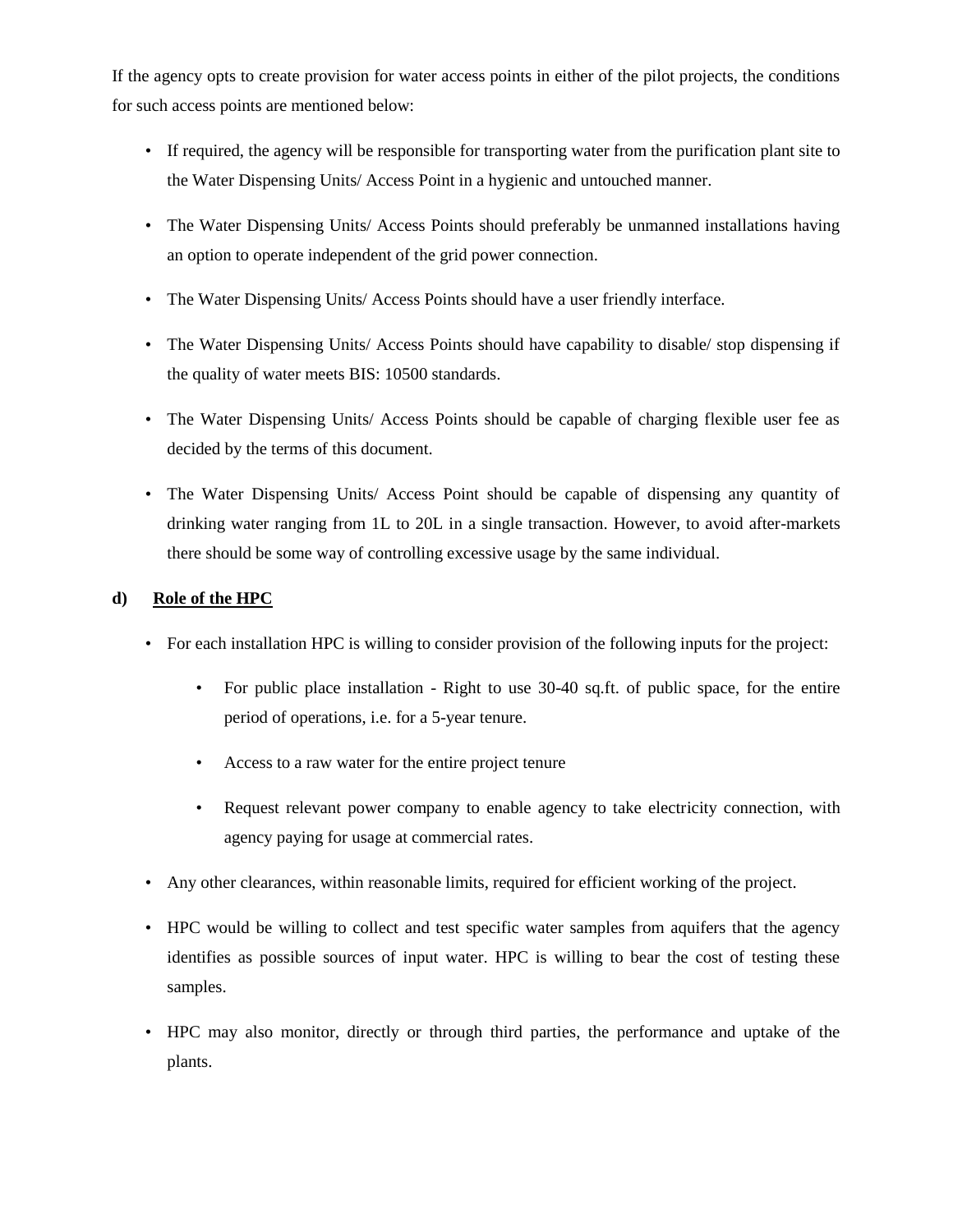• HPC may at any time collect and test output water samples to monitor the quality of plant operations.

# **Intending Bidders should upload Non-Statutory documents as per following folders in My Document:**

| Sl.         |                                  | <b>Name Sub</b><br>Category |                                                 |                |  |
|-------------|----------------------------------|-----------------------------|-------------------------------------------------|----------------|--|
|             | Category                         |                             | <b>Details</b>                                  | <b>Remarks</b> |  |
| No.         |                                  | <b>Description</b>          |                                                 |                |  |
|             |                                  |                             |                                                 |                |  |
|             |                                  |                             | Kerala VAT Registration / PAN /                 |                |  |
| A           | <b>CERTIFICATES</b>              | <b>CERTIFICATES</b>         | $1.$ P.<br>Tax Clearance Certificate/P.Tax      |                |  |
|             |                                  |                             | Challan                                         |                |  |
|             |                                  |                             | Income Tax Acknowledgement                      |                |  |
|             |                                  |                             | 2. Receipt                                      |                |  |
|             |                                  |                             |                                                 |                |  |
| B           | <b>COMPANY</b><br><b>DETAILS</b> | <b>COMPANY DETAILS</b><br>1 | Proprietorship Firm (Trade<br>1. License)       |                |  |
|             |                                  | <b>COMPANY DETAILS</b>      | Partnership Firm (Partnership                   |                |  |
|             |                                  | 2                           | 2. Deed, Trade                                  |                |  |
|             |                                  |                             | License).                                       |                |  |
|             |                                  |                             | Ltd. Company (Incorporation                     |                |  |
|             |                                  |                             | 3. Certificate,                                 |                |  |
|             |                                  |                             | Trade License)                                  |                |  |
|             |                                  |                             | 4. Power of Attorney                            |                |  |
|             |                                  |                             | Society (Society Registration<br>5. copy, Trade |                |  |
|             |                                  |                             | License)                                        |                |  |
|             |                                  |                             |                                                 |                |  |
|             |                                  |                             | 1. Similar Nature of Work Done &                |                |  |
| $\mathbf C$ | <b>CREDENTIAL</b>                | <b>CREDENTIAL 1</b>         | Work                                            |                |  |
|             |                                  | <b>CREDENTIAL 2</b>         | <b>Experience Certificate</b>                   |                |  |
|             |                                  |                             | Enlistment copy issued by the                   |                |  |
|             |                                  | <b>CREDENTIAL 3</b>         | 2. Department                                   |                |  |
|             |                                  |                             | (if any).<br>Water Test Certificates from       |                |  |
|             |                                  |                             | 3. plants of                                    |                |  |
|             |                                  |                             | similar nature                                  |                |  |
|             |                                  |                             |                                                 |                |  |
|             |                                  |                             |                                                 |                |  |
| ${\bf E}$   | <b>EQUIPMENT</b>                 | <b>MACHINERIES 1</b>        | List of Machineries and Equipment               |                |  |
|             |                                  | <b>MACHINERIES 2</b>        |                                                 |                |  |
|             |                                  |                             |                                                 |                |  |
|             | <b>FINANCIAL</b>                 |                             |                                                 |                |  |
| F           | <b>INFO</b>                      | WORK IN HAND                |                                                 |                |  |
|             |                                  | <b>PAYMENT</b>              | Payment Certificate only (Not TDS               |                |  |
|             |                                  | <b>CERTIFICATE 1</b>        | Certificate)                                    |                |  |
|             |                                  | <b>PAYMENT</b>              |                                                 |                |  |
|             |                                  | <b>CERTIFICATE 2</b>        |                                                 |                |  |
|             |                                  |                             |                                                 |                |  |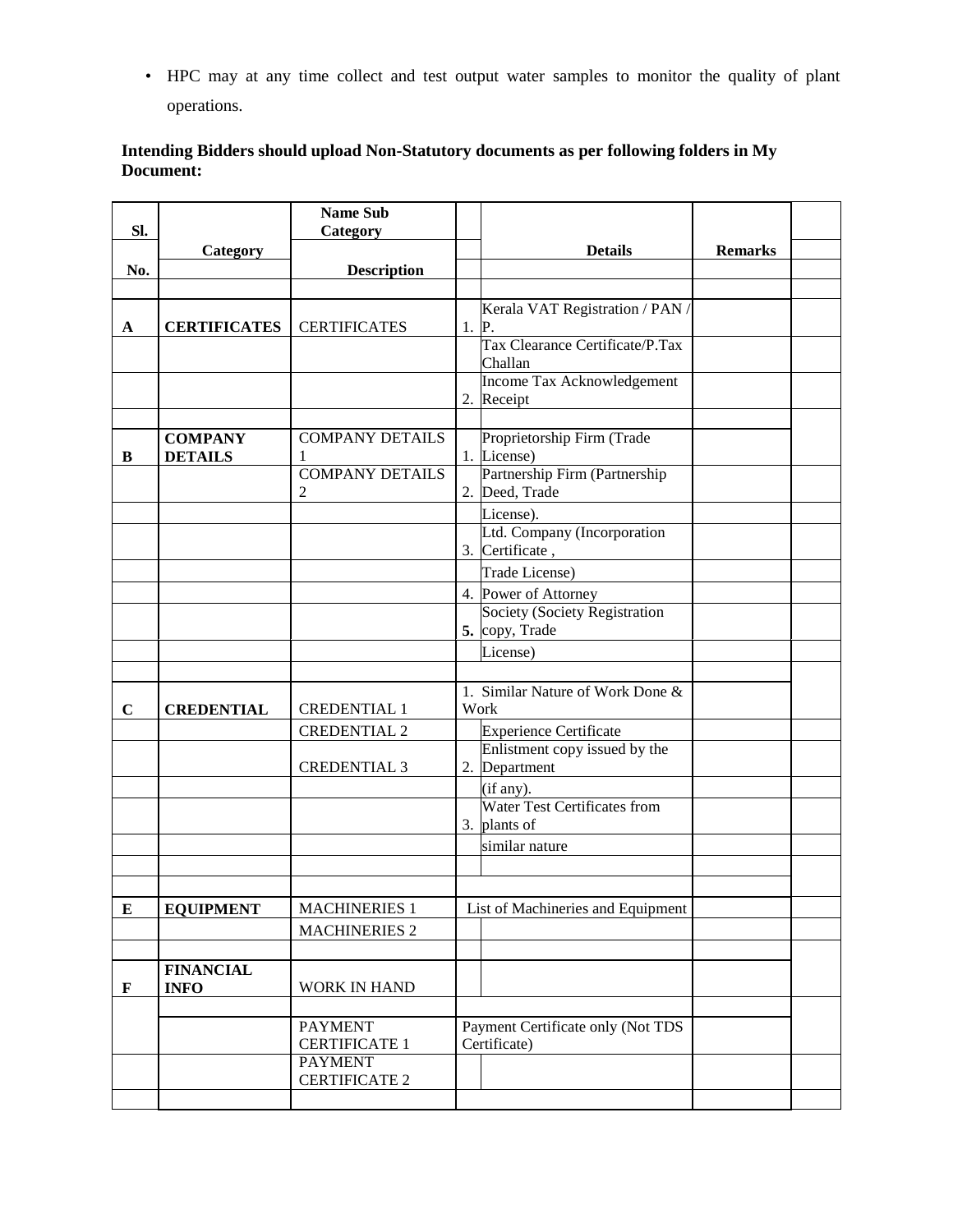|   |                 | P/L AND BALANCE  | Profit & Loss & balance Sheet       |  |  |
|---|-----------------|------------------|-------------------------------------|--|--|
|   | 2014-2015       | <b>SHEET</b>     | (With Annexure)                     |  |  |
|   |                 |                  | and 3CD Form in case of Tax         |  |  |
|   |                 |                  | Audit) for 2014-                    |  |  |
|   |                 |                  | 15                                  |  |  |
|   |                 | P/L AND BALANCE  | Profit & Loss & balance Sheet       |  |  |
|   | 2013-2014       | <b>SHEET</b>     | (With Annexure)                     |  |  |
|   |                 |                  | and 3CD Form in case of Tax         |  |  |
|   |                 |                  | Audit) for 2013-                    |  |  |
|   |                 |                  | 14                                  |  |  |
|   |                 |                  |                                     |  |  |
|   |                 | P/L AND BALANCE  | Profit & Loss & balance Sheet       |  |  |
|   | 2012-2013       | <b>SHEET</b>     | (With Annexure)                     |  |  |
|   |                 |                  | and 3CD Form in case of Tax         |  |  |
|   |                 |                  | Audit) for 2012-                    |  |  |
|   |                 |                  | 13                                  |  |  |
|   |                 |                  |                                     |  |  |
|   |                 | <b>TECHNICAL</b> | List of Technical Staffs along with |  |  |
| G | <b>MANPOWER</b> | <b>PERSONNEL</b> | Structure &                         |  |  |
|   |                 |                  | Organization                        |  |  |
|   |                 |                  |                                     |  |  |

Note: - Failure of submission of any of the above mentioned documents (as stated in A1 &A2) will render the tender liable to summarily rejected for both statutory & non statutory cover.

All Corrigendum & Addendum Notices, if any, have to be digitally signed & uploaded by the bidder in the Declaration Folder of My Documents.



SARANAM AYYAPPA HIGH POWER COMMITTEE FOR THE IMPLEMENTATION OF SABARIMALA MASTER PLAN TRAVANCORE DEVASWOM BOARD HEADQUARTERS, NANTHANCODE, THIRUVANANTHAPURAM -695 003 Telephone No: +91 471 2314288, Fax: +91 471 2315156 e-mail[: sabarimalamasterplan@gmail.com](mailto:sabarimalamasterplan@gmail.com)

No. 04/HPC/SMP/EOI-2 /2016-17 Date: 06-06-2016